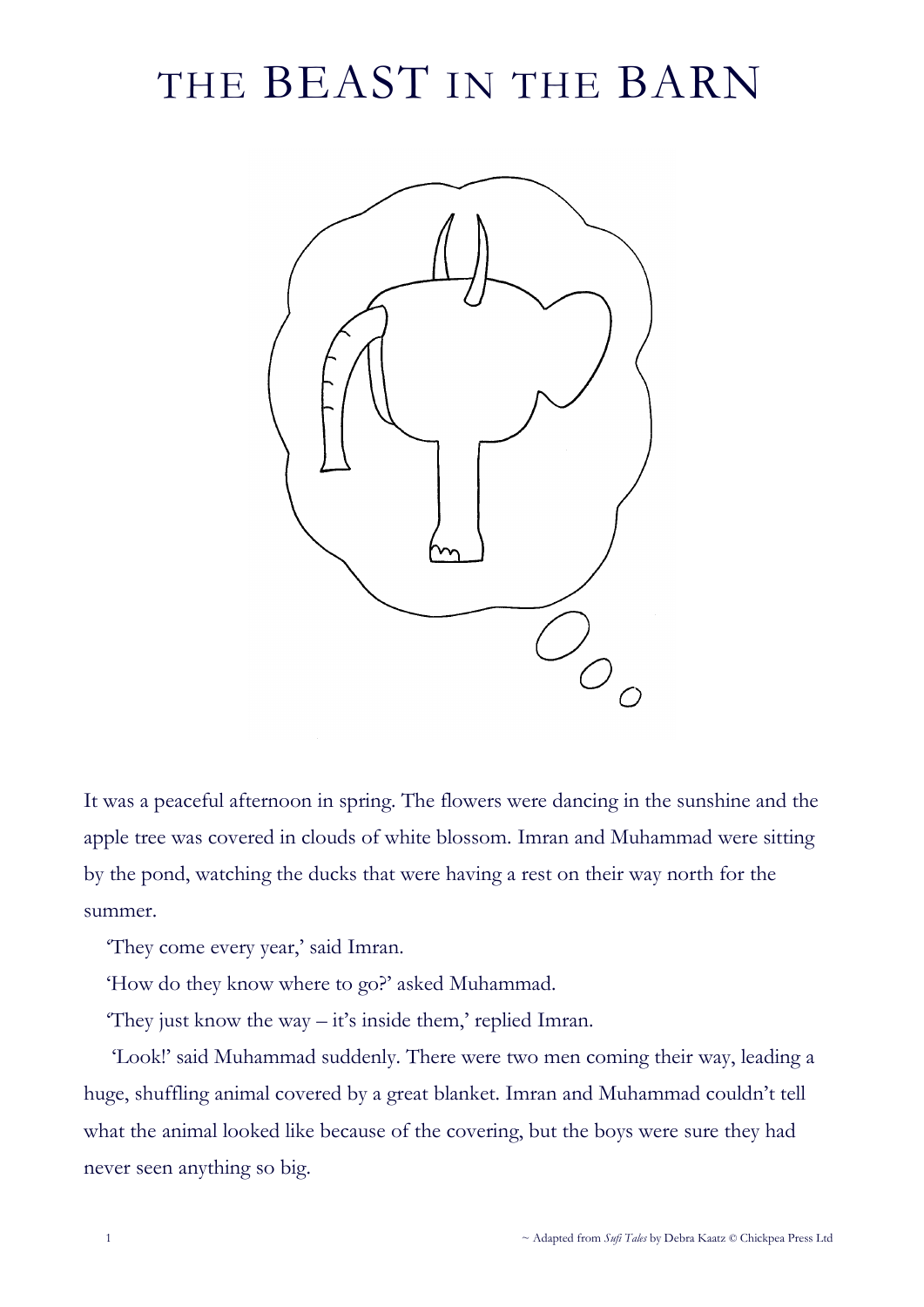## THE BEAST IN THE BARN

The men called out, 'Come to the old barn this evening and meet the wild beast! See if you can guess what it is in the dark!'

Imran and Muhammad ran to the village and watched as the men took the covered animal into the barn. The word spread through the village like wild fire. Soon everyone had heard about the 'Beast in the Barn'. The men waited until it was dark. By that time everyone from the village was lined up, and one by one they were let into the dark barn to meet the beast, whose blanket had now been removed, for them to guess what it could be. The villagers were a little scared and nervous to be feeling around for a beast in the dark, but they were also excited to know what it could be.

After a minute or so, the first person came out in a hurry. He said very confidently, 'It's like a water pipe, long and round.'

'Hmmmm…' said the villagers, trying to think of water-pipe-shaped animals.

The second person went in. She came out and said, 'No, it's like a fan. It moves back and forth and is very thin.'

'How odd,' murmured the villagers to each other.

The third person went in. When she came out she said, 'It's nothing like a water pipe or a fan. It's like a pillar in a mosque or church. It's very still and very solid.'

'What could it be?' said the villagers to each other.

The fourth person went in. He came out and said, 'Listen to me… It's like a huge box, a kind of leathery dome you could ride or sit on.'

A fifth person went in. She came out and said, 'The rest of them have been talking rubbish! This beast is like a pointed stick made of something very smooth.'

When the sixth person came out, he was scratching his head. He said, 'It's like two giant cheeks with a rope in between.'

That was the last straw. All the people who had felt the beast started arguing in loud voices. 'I'm right, you're wrong!' they shouted. They wouldn't listen to each other and were very rude. The peaceful village had never known such fighting and disagreement.